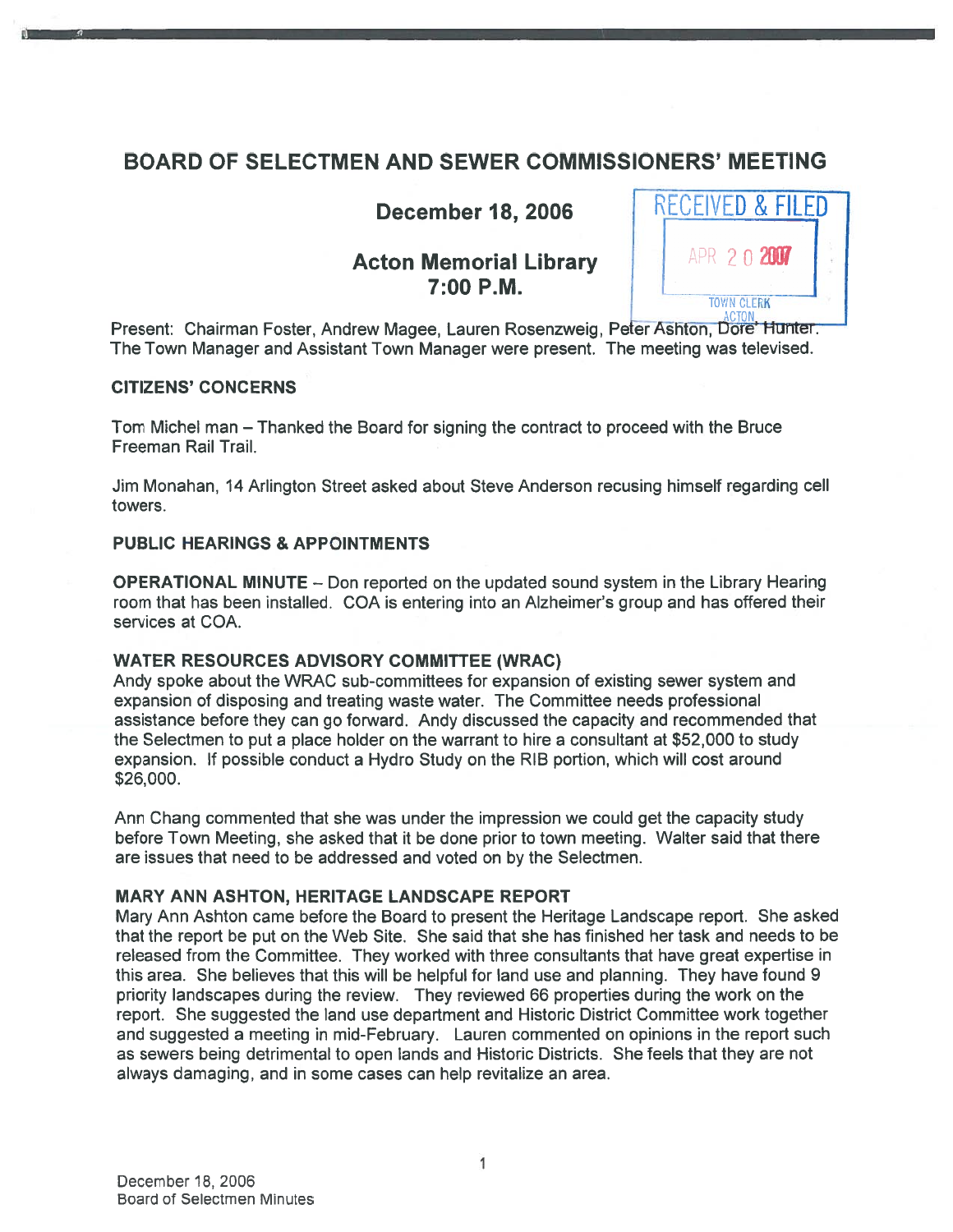#### HISTORIC DISTRICT COMMISSION, OVERSIGHT MEETING

Brian Bendig, Chairman of the Historic District Commission, and Ann Forbes Vice Chair were presen<sup>t</sup> for their Oversight Meeting. They are concerned with membership. They need to have four members and maintaining quorum can become <sup>a</sup> problem. They are waiting for Board of Selectmen to interview several candidates.

Brian reported that they have been very busy. They have tried to be diplomatic with applicants. They want to update their rules and regulations. They have pu<sup>t</sup> up most of the Historic Boundary signs.

Walter thanked them for their service to the Town. Peter noted their working on the Exchange Hall, HDC has been very helpful and has helped them for the good of the Town. Dore' spoke about line of March signs he has seen on his trips to Billerica. Ann Forbes noted that there are only 4 markers for the Line of the March and they will look at it and include the Historical Commission in the discussion.

Andy asked about the 39 applications last year, any reason for the increase. Brian said the number this year is 5 or 6 over last year.

Lauren thanked them for their help with the Frank Chen site plan. She noted she is on the Design Review Board and may be speaking about this with HDC in the future.

#### CLASS II NON-DISPLAY DEALER LICENCE, 341 GREAT ROAD (TO BE RESCHEUDLED)

#### PLANNING BOARD OVERSIGHT MEETING

Greg Nyiemski noted that the largest reques<sup>t</sup> is the funding for the Master Plan Update. They estimate the cost for FY08 is \$180,000 reflecting <sup>a</sup> complete revision to the entire plan. They will be setting up <sup>a</sup> web page to allow all people to ge<sup>t</sup> the comments and for the Planning Board to reach out to them.

Cell Plan discussions have been on-going. Lauren felt that we did need to have an updated Master Plan. Andy noted that the Open Space repor<sup>t</sup> is being completed and noted that the Open Space and Master Plan fit well.

Greg noted that Roland is developing site plan changes regarding making parking lots more flexible.

Peter spoke about Cell towers in residential areas. Peter hopes it can be resolved. Greg noted they are working through the Public Hearing process.

#### MIKE COPPOLINO, ATHLETIC FIELD LIGHTING

Mike and Sanjay asked for the Board's suppor<sup>t</sup> for the CPC funding of not more than \$155,000 for the Athletic field lighting.

Mike discussed the project, and gave <sup>a</sup> brief overview presentation.

#### CLASSIFICATION HEARING

David Brown representing the Assessors outlined the process of determining the tax rate. We don't need to have open space category, since we don't have any potential in this category.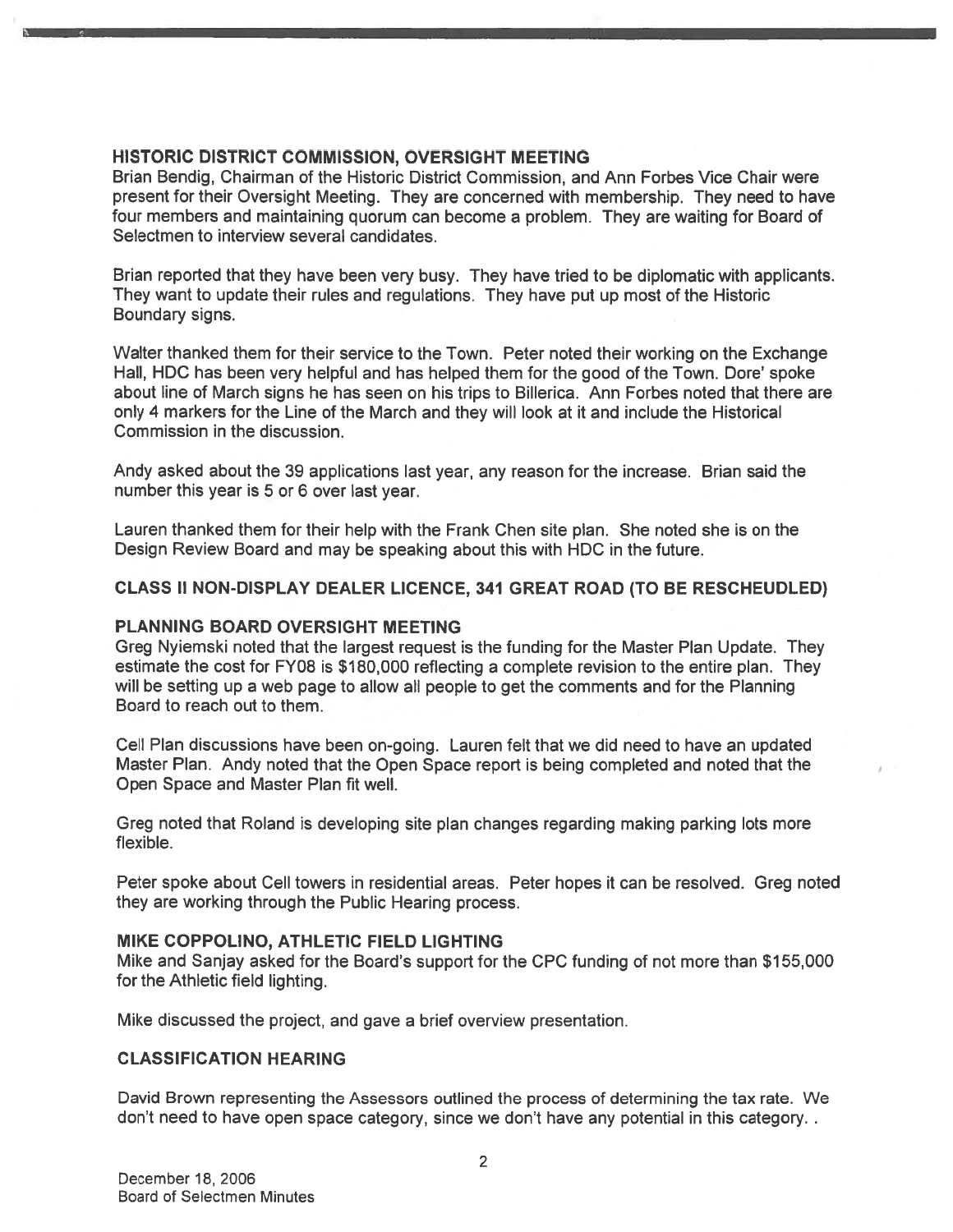The Shift of the Tax burden will be the main vote tonight. No shift in the residential factor would be 100%. Tax rate at no shift, \$14.62. Average tax bill will increase by 6.6 %.

We don't have <sup>a</sup> Residential Exemption or the Small Business exemption.

Open Space Exemption - DORE' HUNTER — Moved that we do not undertake any action. PETER ASHTON- second. UNANIMOUS VOTE

Residential Exemption - DORE' HUNTER — Moved do not undertake <sup>a</sup> residential exemption PETER ASHTON — second. UNANIMOUS VOTE

Small Business Exemption — DORE' HUNTER - Move we not approve the small business exemption. PETER ASHTON — second. UNANIMOUS VOTE

Residential Property - DORE' HUNTER — Moved to accep<sup>t</sup> <sup>a</sup> residential factor of 100%. PETER ASHTON -second. UNANIMOUS VOTE

#### ACTON SUZUKI, 60 POWDER MILL ROAD, CLASS I LICENSE

Mr. Bertolami and Mr. Nylen his attorney were presen<sup>t</sup> to discuss the outstanding issues with Mr. Bertolami's Class I license. Mr. Richard Nylen went reviewed the five items for discussion in his letter to the Board.

- I. Initially they have <sup>a</sup> high count because they go<sup>t</sup> <sup>a</sup> delivery.
- 2. Parking at any other locations by the Dealership. They will be seeking permission to store vehicles at 56 and 50. They can have <sup>a</sup> rental at 50 Powder Mill
- 3. Occupancy issues were discussed. They had <sup>a</sup> lighting problem and subordinate changes to the restriction; felt they took care of those issues.

4. & 5. Comply with MGL. Class I and they have gone through the MGL and they have no violations and is not aware of alleged violations of this statute.

Walter discussed the photographs Exhibit A, 48 Powder Mill Road. Class I for 56 Powder Mill Road and 60 Powder Mill.

Photo showing <sup>a</sup> series of cars on site at 48 Powder Mill.

Leo responded to Exhibit A. 48 Powder Mill Road. Yes they were there and now they are gone. The Police Department has counted and they are in order. They have had <sup>a</sup> small storage problem. He assured they would not be parked there again.

Exhibit B, Suzuki Storage, same response.

Exhibit G, 60 Powder Mill Road, shows that vehicles have been stored in customer parking. Leo said there were cars parked and it is limited to 19 cars plus customers and they have the front line full and Employees can take vehicles home or use as demonstrator. Exhibit H; close up picture, same day All wheel drive for sale

Exhibit I. 60 Powder Mill Road, front line for sale vehicles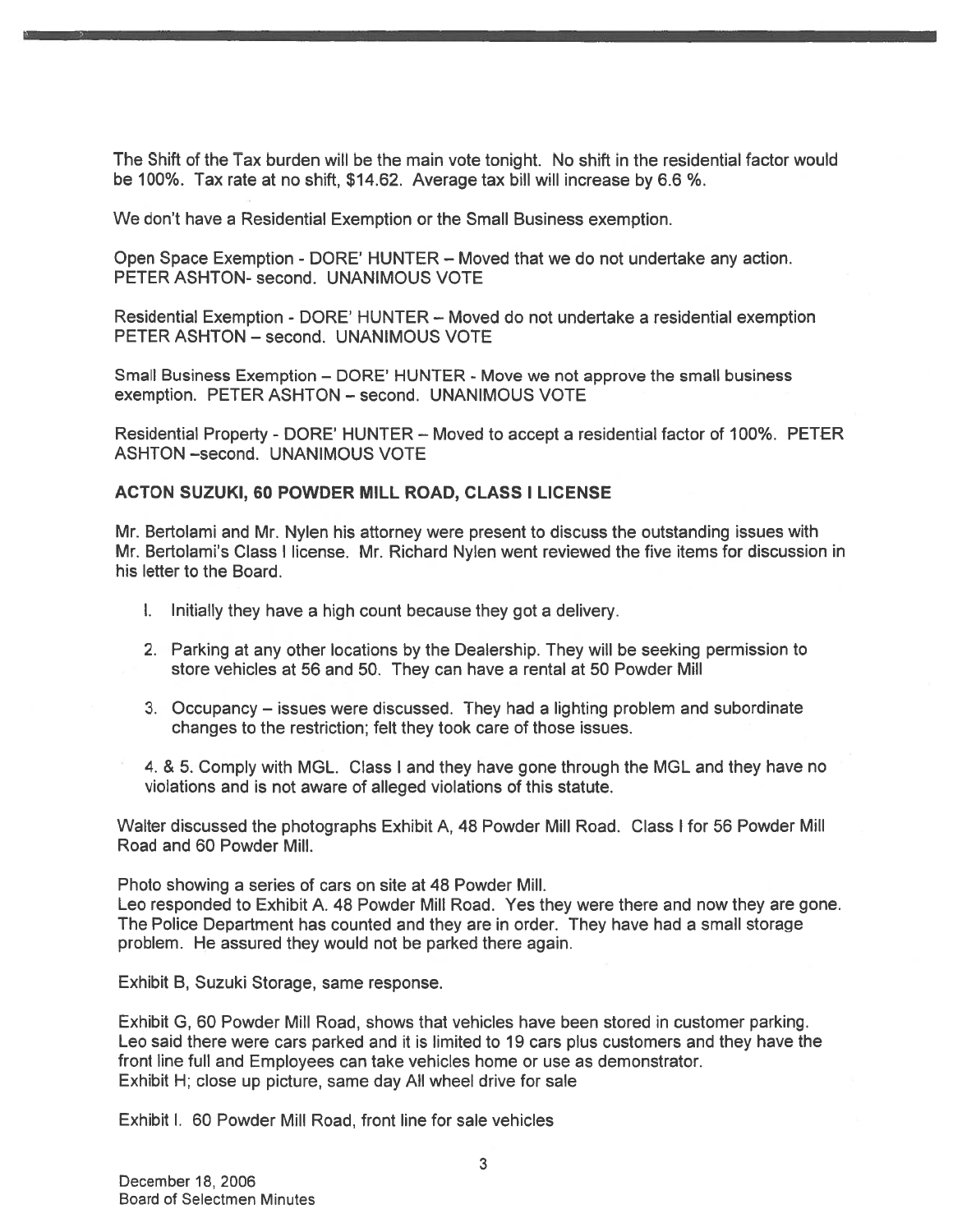Exhibit J, Line of cars for sale shows customers and employee parking.

Leo noted that 48, 50 and 56 are on the same parcel.

Lauren spoke about customer parking, where will they park? Lauren acknowledged the other business on the 48, 50 and 56.

Andy discussed Exhibit <sup>J</sup> and asked about the car blocking the area in front of the service bay. Andy does not want this to continue.

Dore' said that he remembered the discussion that they would not be parking cars on the site. He wanted assurance that Bertolami will do what he says he will do all the time.

Peter asked if he has been abided by his license regulations. He noted that Mr. Bertolami should never be in here before the Board. Peter asked about the little signs for Customer and Employee Parking.

Class <sup>I</sup> License Reviews for <sup>56</sup> and 60. Walter feels he would be uncomfortable with again, allowing site for storage out of town. He feels that there is too much going on at that site. Mr. Bertolami said he has storage at the former Victory Market as well as at the former Great Road Dodge also in Maynard.

Dore' felt we limit the License for <sup>a</sup> short term renewal and solicit their cooperation in presenting the new plan that every one agrees to.

Andy suggested <sup>a</sup> 3 month license. He noted that the site <sup>p</sup>lan be opened for amendments by Mr. Bertolami.

ANDREW MAGEE — Moved 3 month license for 60 Powder Mill. DORE' HUNTER — second. UNANIMOUS VOTE.

PETER ASHTON — Moved to approve the Class I License at 56 Powder Mill Road. LAUREN ROSENZWEIG — second. UNANIMOUS VOTE

DORE' HUNTER — Moved to approve the Class <sup>I</sup> Licenses with the exception of Suzuki. PETER ASHTON — Second.

#### SELECTMEN'S BUSINESS

#### CITIZEN PETITON, SIDE WALK CONSTRUCTION, HIGH STREET

Don was asked to update the Board on the High Street Sidewalk request. Don said that Ms. Elkhoury and he had <sup>a</sup> good meeting. The first <sup>p</sup>hase would be entered into some preliminary planning. He noted that retaining walls would need to be <sup>6</sup> to 8 feet high and noted the other conditions on High Street. They will need to go at least 15 feet into the yards. Don wanted to work with her and the neighbors to see if they can pu<sup>t</sup> together some fairly comprehensive issues. He hopes to have this done over the next 9 months. Walter discussed the need and requests for sidewalks in town. The funding is <sup>a</sup> concern. The Town sidewalk fund only has \$200,000 in it currently. Walter wanted to proceed with this feasibility study. Dore' was concerned that the town does not have the manpower to construct these sidewalks. He noted that we have <sup>a</sup> priority <sup>p</sup>lan and he thinks we need to reach <sup>a</sup> policy statement of how much we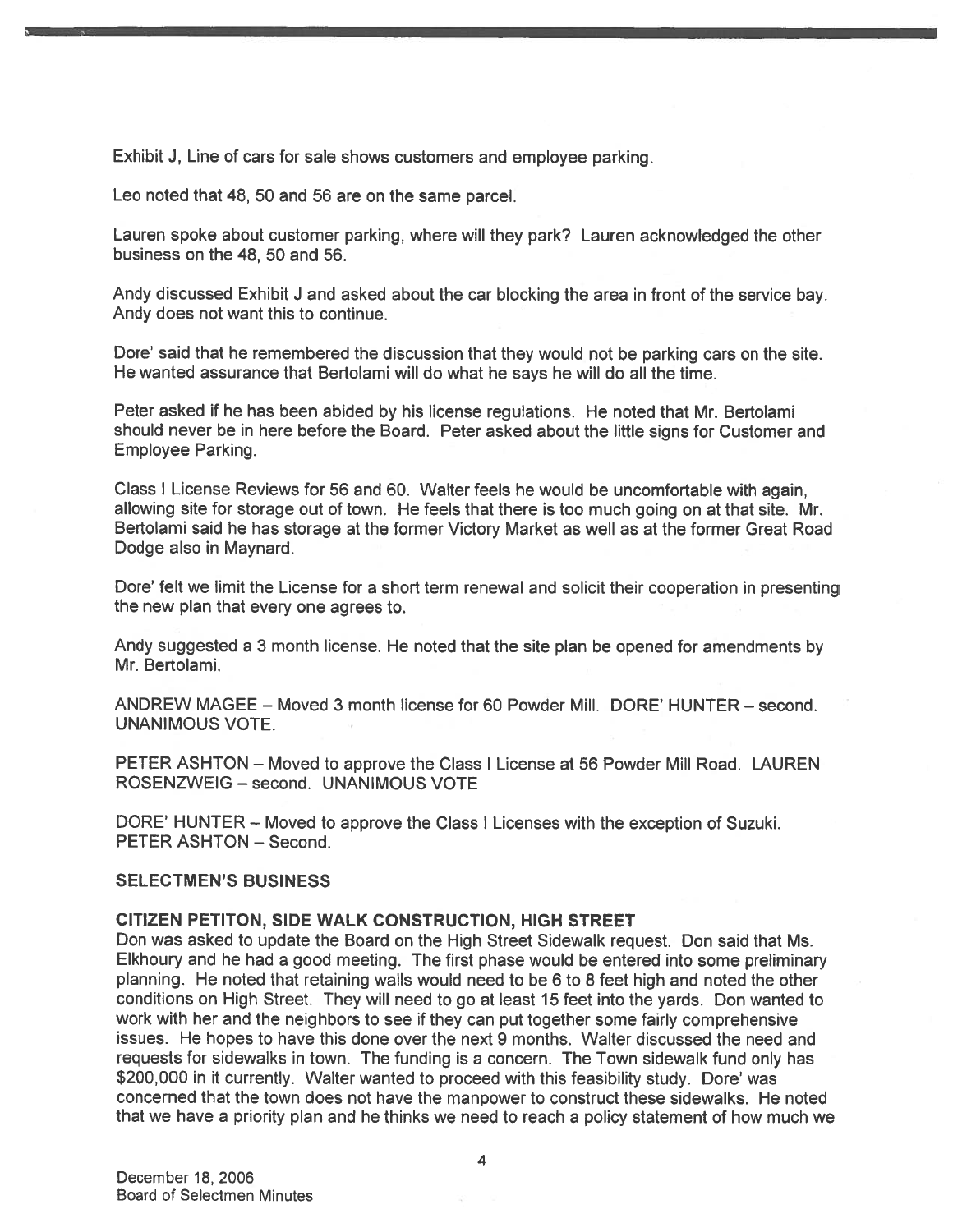can build in a certain time frame. Dore' noted the cost per foot will go up if a contractor does the work instead of using our Highway crew.

Peter agreed with Dore', Peter asked about the other issues such <sup>a</sup> speed traps and reconstruction of intersections. Don said that they did touch on this and they implied that they want <sup>a</sup> truck exclusion. Peter felt we should explain the studies that have been done in the pas<sup>t</sup> to assure them we have really looked at this project.

Andy agreed with Dore' and that we need to look at this for <sup>a</sup> broader feasibility study done by <sup>a</sup> Traffic Engineer for <sup>a</sup> traffic study. Andy felt we need to develop <sup>a</sup> standard to ranking these requests for sidewalks.

Walter asked the Town Manager to continue with his work with this group and the Board would like to see something for the next meeting with regard to looking at priority and cost issues.

#### AMERICAN HOUSE CONDOMINIUM, REQUEST FOR A CHANGE OF NAME AND A REQUEST FOR RELIEF FROM SITE PLAN CONDITION, 19 RAILROAD STREET

PETER ASHTON - Moved to approve the site plan amendment to change the name from American House Condominiums to Village Crossing Condominiums and to relieve the applicant from the Garage Door color condition in the site plan approval. DORE' HUNTER — second. UNANIMOUS VOTE

#### TOWNE BUILDING LEASE DOCUMENTS

Walter gave an overview of the process. It is an extensive lease and governs the ability for the project to move forward. Walter noted that they have agreed to <sup>a</sup> 70 foot buffer between them and the Parker Damon School play area. Walter wanted to have the parking on the side or front and he would ask that they look at <sup>a</sup> plan that would not have the parking on that side of the building towards the school or propose protective measures.

Lauren has no questions at this time and is pleased that this is going forward and pu<sup>t</sup> to re-use for affordable housing.

Andy agreed with Lauren and the message to the Developer about the 70 feet be adhered to. Dore' noted that he was glad this has come forward.

Peter noted that the project has been on-going for five years and noted that this is <sup>a</sup> good developer who is maximizing the historic nature of the building.

PETER ASHTON — Moved to Sign the Lease with Common Ground. DORE' HUNTER second. UNANIMOUS VOTE.

#### SITE PLAN SPECIAL PERMIT #10109103-394, 1 & 19 MAPLE STREET, MONTUORI REALTY TRUST, EXTEND SITE PLAN SPECIAL PERMIT THAT HAS LAPSED.

DORE' HUNTER - Moved to gran<sup>t</sup> the extension to one year. With <sup>a</sup> letter that we expec<sup>t</sup> the project going forward in that year. ANDREW MAGEE — second. UNANIMOUS VOTE.

Walter noted that this site plan lapsed in May and the petitioner missed the one month reques<sup>t</sup> for an extension that should have been made one month before expiration.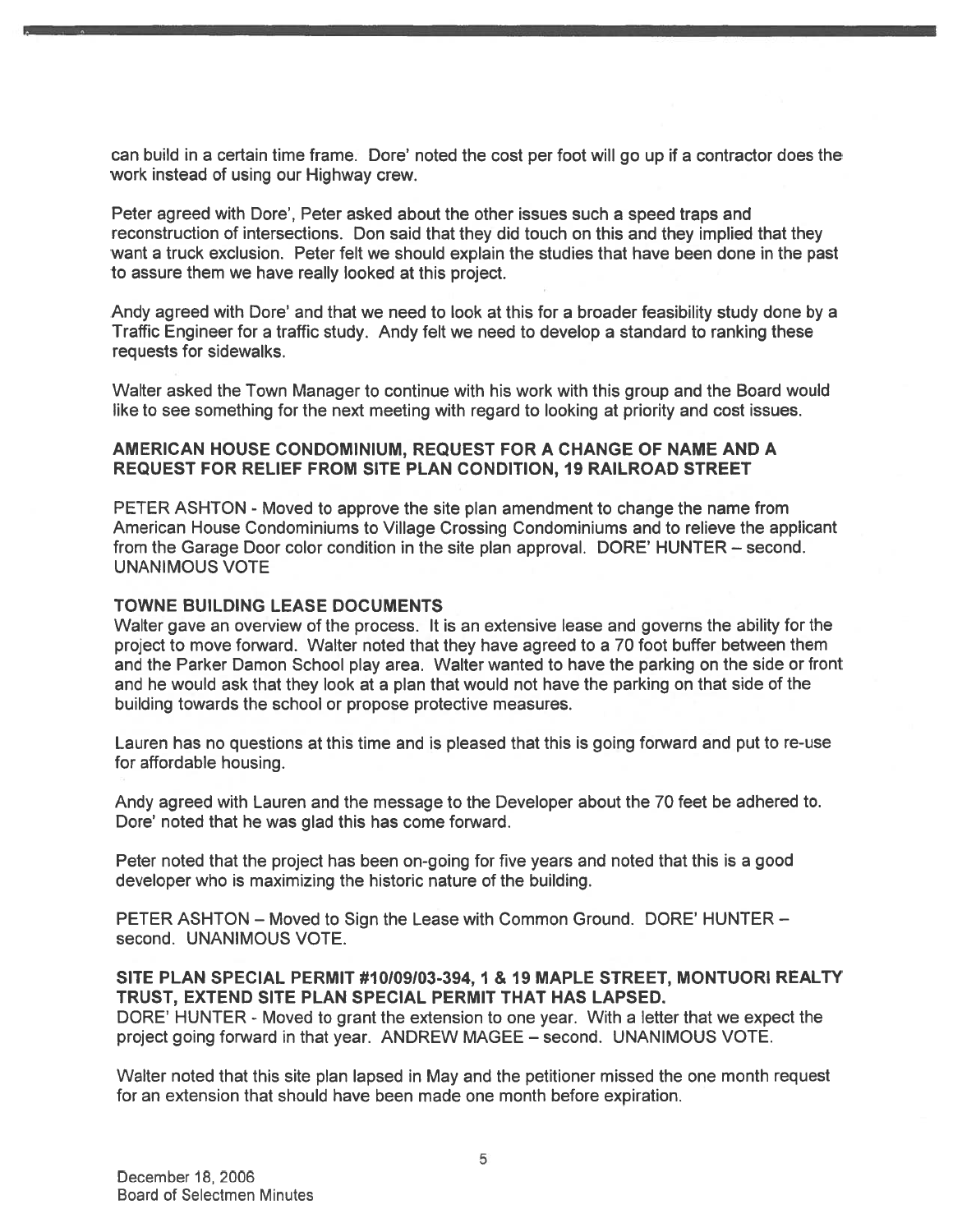#### CENTRAL STREET, EASEMENT OPTION EXTENSION

Walter outlined the option extension, first amendment to allow the extension of the easement DORE' HUNTER — Moved to Sign the Central Street Easement Option. PETER ASHTON second. UNANIMOUS VOTE

#### 2007 LICENSES

DORE' HUNTER — Moved to approve all the Liquor Licenses as Common Victualler License according to the Memo dated 12/18/06. PETER ASHTON — second. UNANIMOUS VOTE. Lauren Recused herself from voting licenses for Quail Ridge as she is <sup>a</sup> member at the Quail Ridge Country Club.

DORE' HUNTER — Moved to approve the two liquor licenses at Quail Ridge Country Club. PETER ASHTON — second. 4 Yea, one recusal by Selectman Rosenzweig.

DORE' HUNTER — Moved to approve as presented the Retail Package Store License as listed on page three of the agenda memorandum. PETER ASHTON — second. UNANIMOUS VOTE

DORE' HUNTER -Move approve Retail Package sales and Wines and Malt as listed on page 3 agenda memorandum. PETER ASHTON — second. UNANIMOUS VOTE

DORE' HUNTER - Move to renew the Common Victualler license Beer and Wine as listed on page 4. PETER ASHTON — Second. UNANIMOUS VOTE

DORE' HUNTER - Move to approve Class II Used car Licenses as listed on page 4 and 5 agenda memorandum. Amend to exclude Auto Brokers Inc. for reason of leaving town. PETER ASHTON - second. UNANIMOUS VOTE.

Class I License Reviews for 56 and 60 Powder Mill Road. Walter feels he would be uncomfortable with again, allowing site for storage out of town. He feels that there is too much going on at that site. Mr. Bertolami said he has storage at the former Victory Market as well as at the former Great Road Dodge also in Maynard.

Dore' felt we limit the License for <sup>a</sup> short term renewal and solicit their cooperation in presenting the new plan that every one agrees to.

Andy suggested <sup>a</sup> 3 month license. He noted that the site plan be opened for amendments by Mr. Bertolami.

ANDREW MAGEE — Moved 3 month license for 60 Powder Mill. DORE' HUNTER — second. UNANIMOUS VOTE.

PETER ASHTON — Moved to approve the Class I License at 56 Powder Mill Road. LAUREN ROSENZWEIG — second. UNANIMOUS VOTE

DORE' HUNTER - Moved to approve the Entertainment licenses as listed on page 6 of memorandum. PETER ASHTON — second. UNANIMOUS VOTE.

DORE' HUNTER — Moved to approve the Bowling License, 24 hour on page 6. PETER ASHTON — second. UNANIMOUS VOTE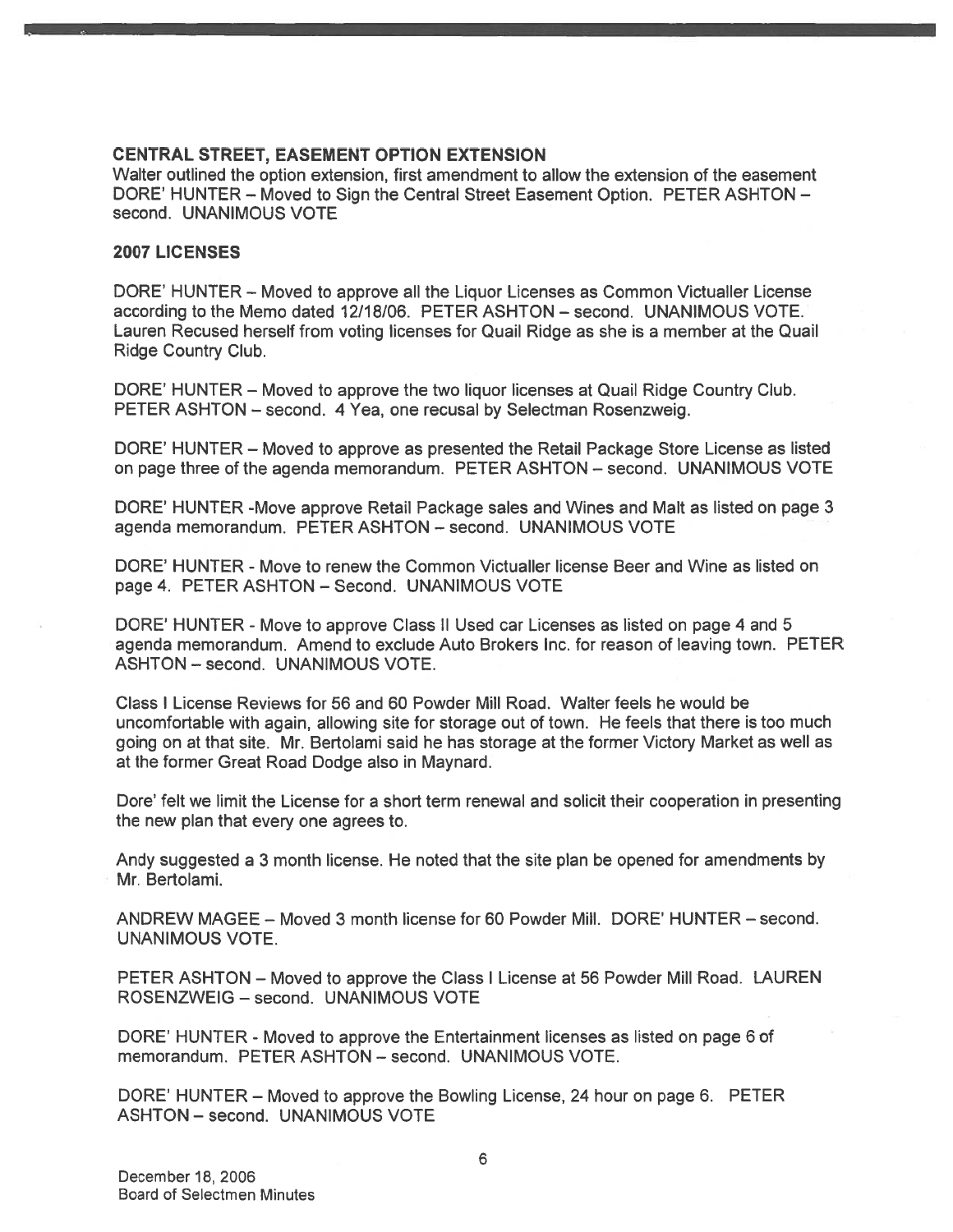DORE' HUNTER - Moved approve taxi cab license, license to Tell Fortunes and Common Victualler Licenses as noted on 7, <sup>8</sup> and 9, <sup>4</sup> Yea, one recusal by Lauren Lauren recused herself as she is <sup>a</sup> member of the Quail Ridge Country Club.

The Entire list is approved pending the collection of any outstanding due the Town.

DORE' Hunter — Moved to approve the two Quail Ridge County Club Common Victualler's License on page 9. PETER ASHTON — second. <sup>4</sup> yeas, one recusal by Lauren.

#### OTHER BUSINESS

Dore' reported on Route 2 meeting.

Lauren spoke about Town Meeting and holiday observances. TAC does need people to be interviewed Design committee will be meeting and will wrap it up.

Andy spoke about the WRAC Meeting. The next one is January 10<sup>th</sup>

CPC is making progress reviewing the requests.

Chinese School, developing <sup>a</sup> sister city in China program

ALG Meeting he hopes to bring positive news back the Board

Walter was concerned about the Faulkner Room ceiling.

#### CONSENT AGENDA

DORE' HUNTER — Moved to approve, ANDREW MAGEE. second. UNANIMOUS VOTE

TOWN MANAGER'S REPORT None

EXECUTIVE SESSION

Secty

eril 17, 2007 Dafte **Dafte** 

**Board of Selectr**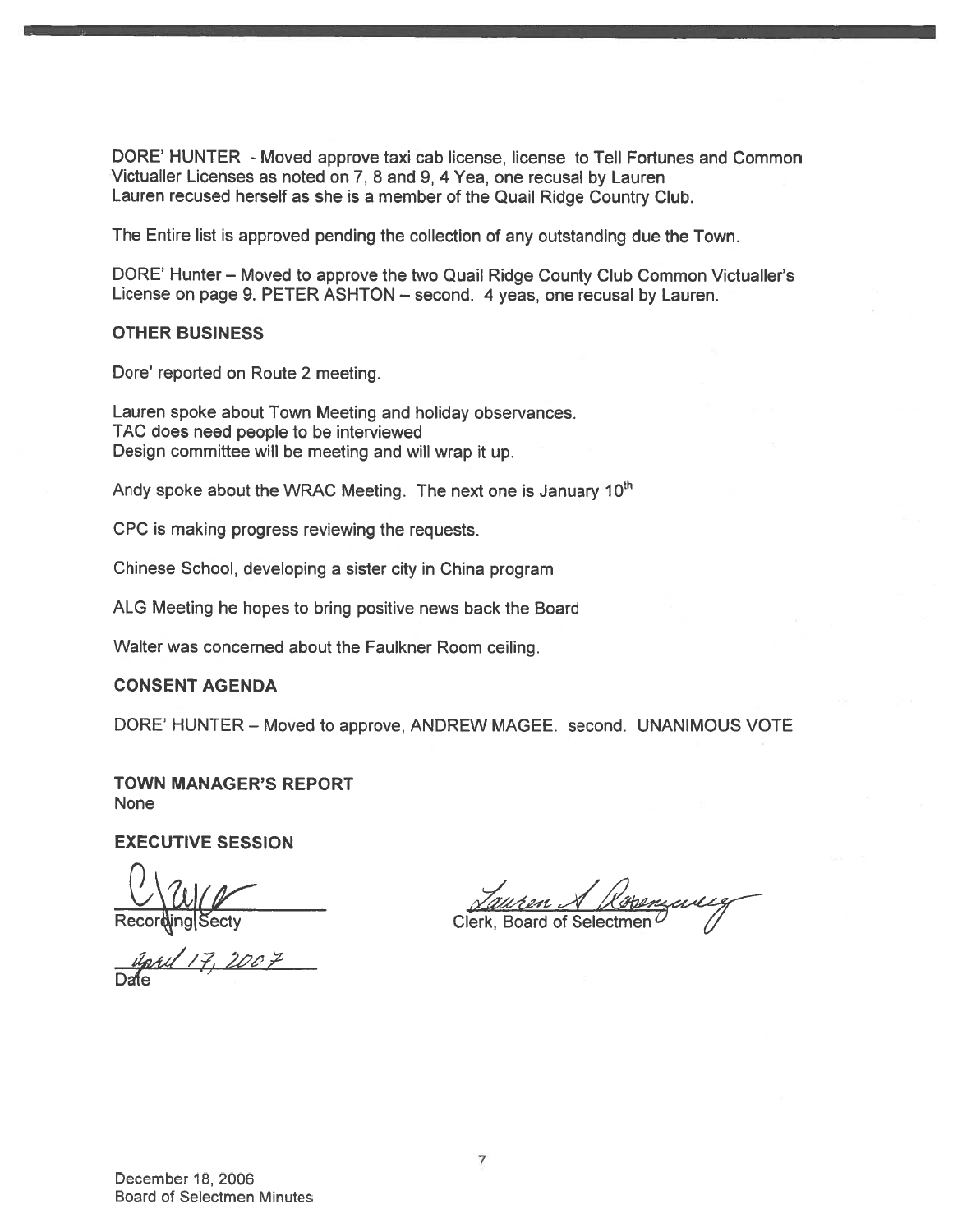# BOARD OF SELECTMEN & SEWER COMMISSIONERS' MEETING AGENDA

# Memorial Library Meeting Room December 18, 2006 7:00 PM

- I. CITIZENS' CONCERNS
- II. PUBLIC HEARINGS AND APPOINTMENTS
	- 1. 7:01 OPERATIONAL MINUTE
	- 2. 7:02 WATER RESOURCES ADVISORY COMMITTEE (WRAC) RECOMMENDATIONS Enclosed <sup>p</sup>lease find materials in the subject regard, for Board consideration.
	- 3. 7:05 MARY ANN ASHTON, HERITAGE LANDSCAPE REPORT Enclosed <sup>p</sup>lease find Materials in the subject regard, for Board consideration.
	- 4. 7:15 HISTORIC DISTRICT COMMISSION, OVERSIGHT MEETING No materials enclosed.
	- 5. 7:40 CLASS II NON-DISPLAY DEALERS LICENSE, 341 GREAT ROAD, ACTON GAS AND SERVICE Enclosed <sup>p</sup>lease find materials in the subject regard, for Board consideration.
	- 6. 8:00 PLANNING BOARD OVERSIGHT MEETING No materials enclosed.
	- 7. 8:20 MIKE COPPOLINO, ATHLETIC FIELD LIGHTING No materials enclosed.
	- 8. 8:30 CLASSIFICATION HEARING Enclosed <sup>p</sup>lease find materials in the subject regard, for Board consideration.
	- 9. 9:00 ACTON SUZUKI, 60 POWDER MILL ROAD, CLASS 1 LICENSE (CONTINUED FROM 12/11/06) Enclosed <sup>p</sup>lease find materials in the subject regard, for Board consideration.
- **III. SELECTMEN'S BUSINESS** 
	- 10. CITIZENS' PETITION, SIDEWALK CONSTRUCTION, HIGH STREET Enclosed <sup>p</sup>lease find Materials in the subject regard, for Board consideration.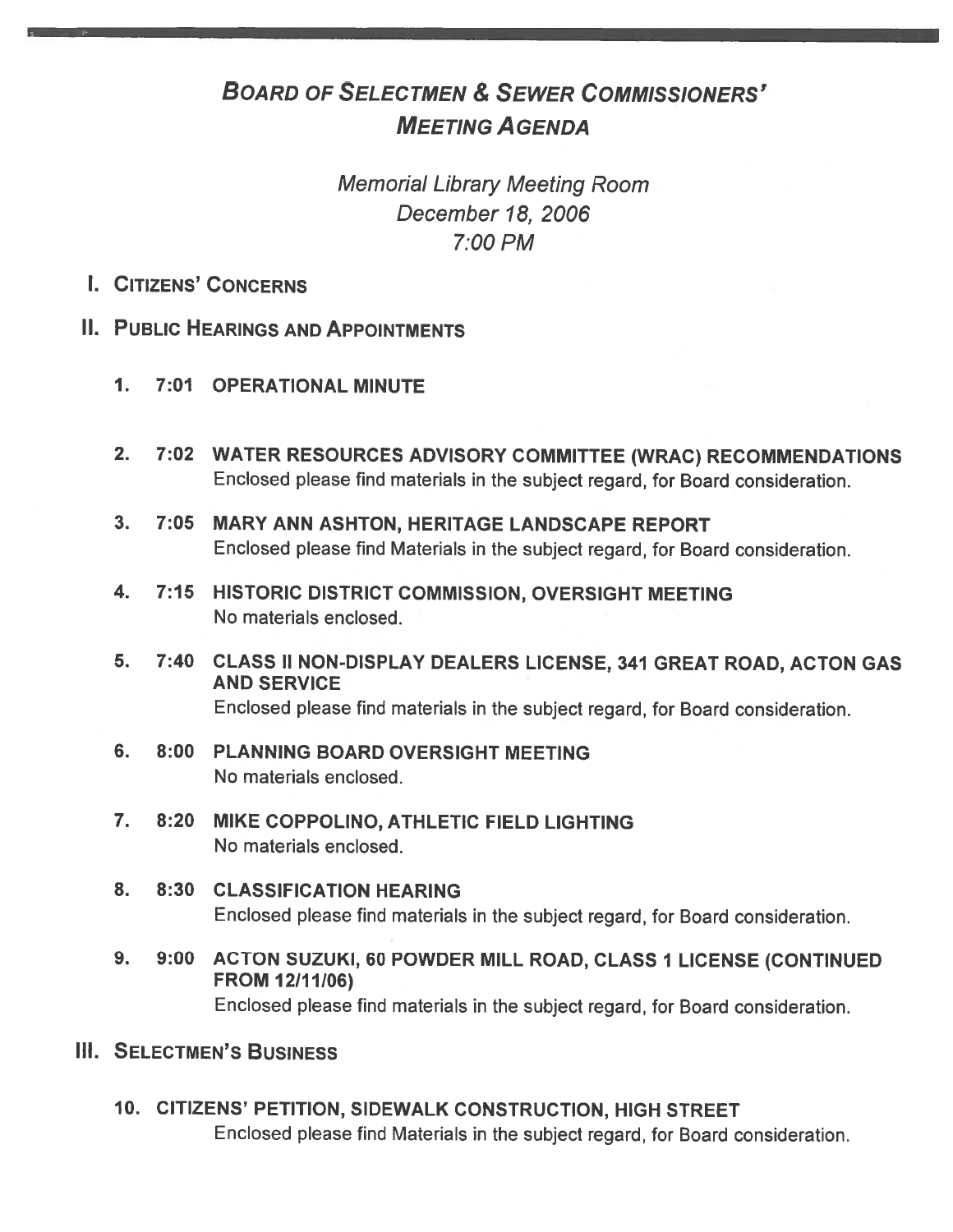11. AMERICAN HOUSE CONDOMINIUM, REQUEST FOR <sup>A</sup> CHANGE OF NAME AND <sup>A</sup> REQUEST FOR RELIEF FROM SITE PLAN CONDITION, 19 RAILROAD STREET Enclosed <sup>p</sup>lease find materials in the subject regard, for Board consideration.

## 12. TOWNE BUILDING LEASE DOCUMENTS Enclosed please find materials in the subject regard, for Board consideration.

13. SITE PLAN SPECIAL PERMIT #10109103-394, 1 & 19 MAPLE STREET, MONTUORI REALTY TRUST, EXTEND SITE PLAN SPECIAL PERMIT THAT HAS LAPSED (SHUPERT)

Enclosed please find Materials in the subject regard, for Board consideration.

14. CENTRAL STREET, EASEMENT OPTION EXTENSION Enclosed please find materials in the subject regard, for Board consideration.

## 15. 2007 LICENSE RENEWALS Enclosed please find materials in the subject regard, for Board consideration.

## 16. OTHER BUSINESS

## IV. CONSENT AGENDA

## 17. ACCEPT GIFT, RECREATION COMMISSION

Enclosed <sup>p</sup>lease find <sup>a</sup> <sup>g</sup>ift of \$500 <sup>p</sup>lus complimentary products (total value,\$3,000) from Big Fish Promotions, marketing company for Dunkin Donuts Inc., for Board consideration.

### 18. ACCEPT GIFT, RECREATION COMMISSION

Enclosed please find <sup>a</sup> gift of tubing tickets valued at \$240.00 from Nashoba Valley Ski Area for use at Winterfest, for Board consideration.

## 19. ACCEPT GIFT, RECREATION COMMISSION

Enclosed please find <sup>a</sup> gift of ski tickets valued at \$80.00 from Nashoba Valley Ski Area to be used by the Teen Repertory Theatre group for drawings, for Board consideration.

## 20. ACCEPT GIFT, RECREATION COMMISSION

Enclosed please find <sup>a</sup> gift of theater tickets valued at \$100.00 from the North Shore Music Theatre to be used by the Teen Repertory Theatre Group for drawings, for Board consideration.

## 21. ACCEPT GIFT, RECREATION COMMiSSION

Enclosed please find <sup>a</sup> gift of donut products valued at \$83.86 from Dunkin Donuts for the Teen Repertory Theatre Group performances, for Board consideration.